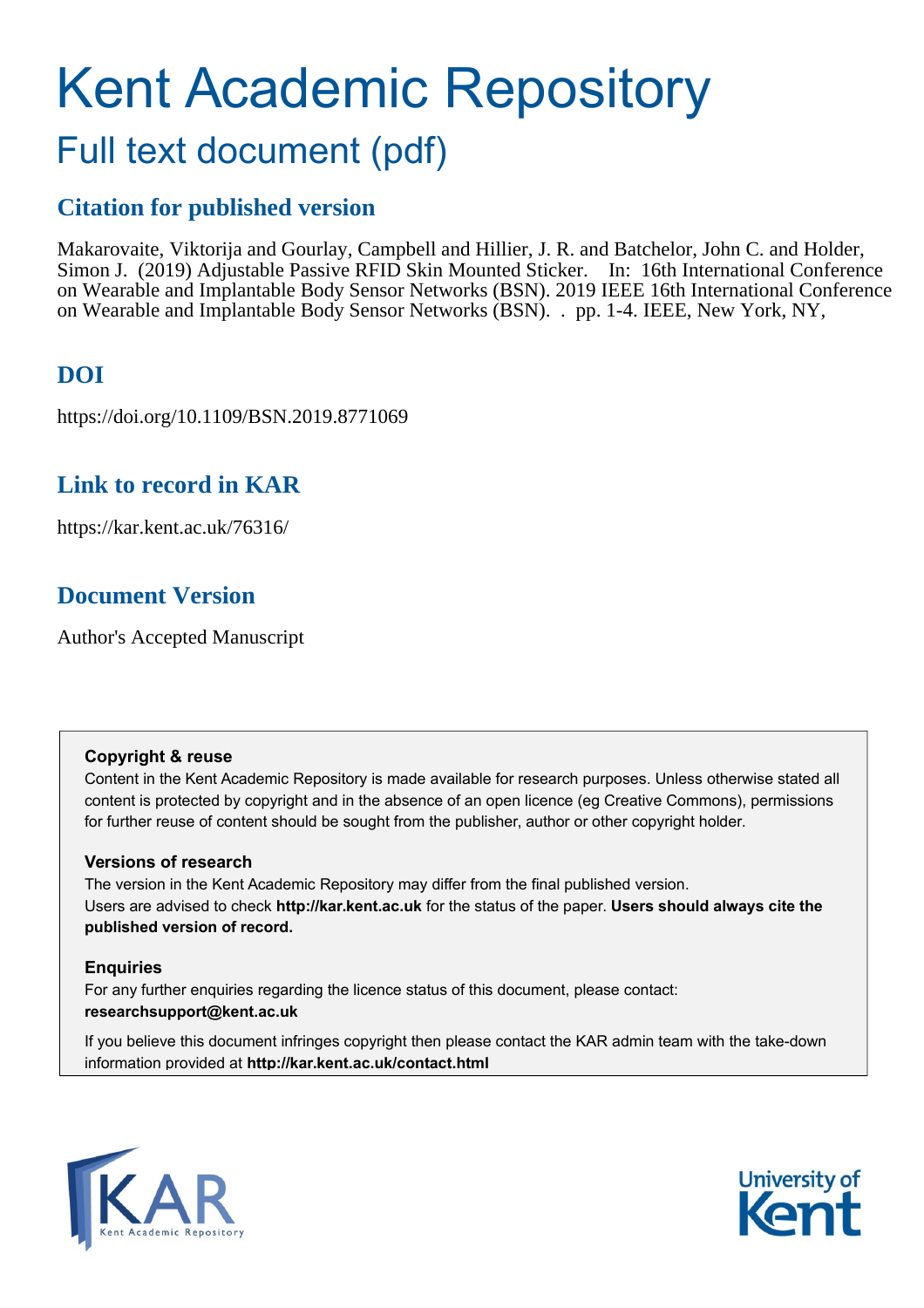# Adjustable Passive RFID Skin Mounted Sticker

Viktorija Makarovaite *Electrical Engineering and Biosciences University of Kent* Canterbury, UK vm238@kent.ac.uk

Campbell Gourlay *Biosciences University of Kent* Canterbury, UK C.W.Gourlay@kent.ac.uk

Aaron J.R. Hillier *Electrical Engineering and Physical Science University of Kent* Canterbury, UK ah735@kent.ac.uk

John C. Batchelor *Electrical Engineering University of Kent* Canterbury, UK J.C.Batchelor@kent.ac.uk

human tissues).

*Abstract***— Passive Radio Frequency Identification (RFID) can be limited by such aspects as size that make overcoming the capacitive loading introduced by human tissue difficult when intending to produce an efficient antenna with a high read range. It is still possible to design a small and thin RFID tag with a read range above half a meter. Here we present such a design with a diameter of less than 3 cm. By utilizing a breathable polyurethane polymer with two thicknesses, it is possible to use a single tag design for human tissue (dielectric constants ranging from a 22 to 40) with only a slight loss in antenna read range. It is more cost effective to just adjust the polyurethane thickness for a single design than to tune the antenna design itself. Volunteers one and two had read ranges above one meter while volunteer three (with permittivity of 40) caused the largest shift in antenna resonance from 865 MHz (EU band) and required an increase in polyurethane thickness from 1.1 mm to 1.5 mm. However, both designs still produced read ranges above 0.5 meters which could be further tuned with future adjustments to increase read range. This led to a passive RFID design that can be worn by most people with a simple thickness adjustment if needed.**

### *Keywords— UHF, RFID, Wearable, Antenna, Design*

### I. INTRODUCTION

The use of passive RFID (battery free) antenna designs in such diverse fields as security, warehousing, pharmaceutical, medicine and *etc.* are primarily due to ease of 'install' compared to tethered systems (less obstruction and wiring components). A passive RFID tag functions by receiving a command (a continuous wave) from a reading antenna and then sending back the received data via a backscattered modulation. Passive RFID sensor designs can utilize sensors that function based on thickness shear mode, magnetic acoustic resonance, resonant inductor-capacitor-resistor (LCR) transducers and *etc.* [1]. Also, by understanding the basic idea that a target's appearance (mostly physical and geometrical) can impact the overall antenna impedance matching to the chosen IC chip, most of these designs can be manufactured in a way to become self-sensing systems [2]. A 'self-sensing' approach is appealing as it removes the need for additional sensors or electronic components producing a more cost-effective tag design [2].

Utilizing an etched LRC circuit RFID tag can further reduce the cost (no need for extra components as all components included in the antenna structure) while showing great potential for wearable applications due to the ability to overcome human tissue capacitive loading [3,4]. The present paper only exhibits the matching methods for developing a wearable dipole antenna that could be utilized in a future design as a self-sensing sensor due to the clear sensitivity to any dielectric change upon the attached target as this sensor design was based on our 865 MHz tuned version of [5]. The design from [5] was chosen as it was able to produce read ranges above 4 meters even with mounting on liquids with

Simon J. Holder *Physical Sciences University of Kent* Canterbury, UK S.J.Holder@kent.ac.uk

#### II. METHODS

permittivities ranging from 2 to 80 (encompassing most

An arm phantom was modelled with CST Microwave Studio ® software [6] and a SPEAG® Dak-3.5 probe system [7] provided dielectric properties of volunteer forearms for any necessary body models. This led to a simplified body phantom design that consisted of a single block of tissue (60 x 60 x 50 mm) with permittivities ranging from 22 to 40 and conductivity ranging from 0.2 to 0.7 S/m at 865 MHz (Table 1). This accounted for bone, muscle, fat and skin [3, 8] in a single block (based on dielectric probe readings) to predict the detuning effect with variable human tissue while reducing simulation meshing with this simplified body phantom design. An RFID wearable should be co-designed with the body in mind; the near body effects, mainly capacitive loading, must be accounted for within the calculations for the transponder chip and tag impedance matching as this will cause a large frequency shift and gain drop leading to reduced read ranges and antenna attenuation [3]. This can be accomplished as described in [5] by 'shunting' the system to produce better impedance matching between the IC and the antenna. However, as [5] had already accounted for the need of a shunt when working within the dielectric range of human tissue, this paper only determines what layer of polyurethane is needed to allow for this design to function when mounted on the human body while providing a respectable read range.

Antenna read range determines RFID system performance quality and minimum 'wake-up' power needed to activate an RFID IC. The maximum read range is determined by:

$$
r_{\text{max}} = \frac{\lambda}{4\pi} \sqrt{\frac{QG_{rd}G_{tg}P_{rd}}{P_{th}}}
$$
(1)

where  $G_{rd}$  is the reader antenna gain;  $G_{tg}$  is the gain of the tag; q is impedance mismatch factor between the tag and IC;  $\lambda$  is the reader transmitted frequency;  $P_{rd}$  is the reader transmitted power; and  $P_{tg}$  is the received power by the tag [9]. Only changes to  $G_{tg}$  or  $Q$  can be made as all other system aspects are pre-set and cannot be adjusted due to the antenna reader limitations and RFID frequency band regulations within countries [8].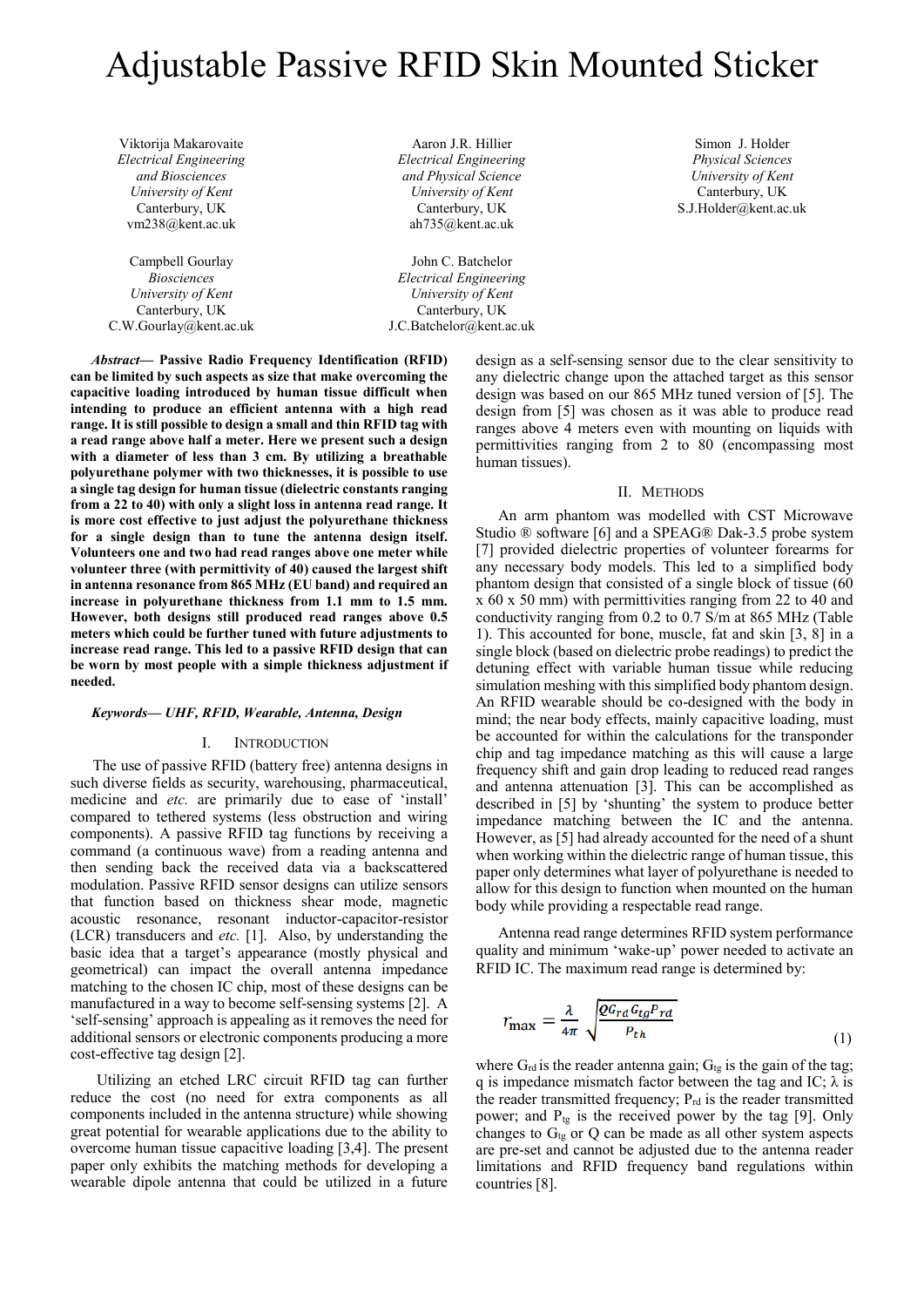TABLE I. DIELECTRIC PROPERTIED OF VOLUNTEER FOREARMS INCOMPARISON TO BMI

| Volunteer | <b>SPEAG Dak Probe Dielectric Properties</b><br>$(865 \text{ MHz})$ <sup>a</sup> |                       |            |
|-----------|----------------------------------------------------------------------------------|-----------------------|------------|
|           | Permittivity<br>(294.25 K)                                                       | Conductivity<br>(S/m) | <b>BMI</b> |
| One       | 22.                                                                              | 0.27                  | 20.6       |
| Two       | 30                                                                               | 0.42                  | 27.2       |
| Three     | 41                                                                               | 0.67                  | 24.6       |

a. No variability was seen within three replicates for each volunteer The copper etched dipole antenna was matched to a Higgs-3 Gen 2 RFID integrated circuit (IC) with an impedance of 31 j216  $\Omega$  [10] by utilising a matching resonating loop shunt for frequency resonance within the EU ultra-high frequency (UHF) range (865 MHz) (as described in [5]). UHF was chosen as it is known to provide relative high gain for standard matched antennas allowing for increased read ranges in comparison to other frequency bands as well as higher datarates than HF [3].

The final design was around 30 mm in diameter with a highly meandered half-wave dipole and matching loop system (Fig. 1) [5]. The sides had total lengths of 88.6 mm and 80.6 mm, with a total dipole length slightly above (adjusted for meandering) the 160 mm needed for half-wave dipole at 865 MHz.



Figure 1. A) Dimensions (mm) of an on-skin antenna sticker design with the Higgs-3 IC; B) Copper etched tag on mylar with a polyurethane layer and skin.

Three volunteers were chosen for testing as they represented an appearance of normal to muscular body types and a wide dielectric range ( $\varepsilon_r$  of 22, 30 and 40) (Table 1). In order to reduce the need for tag tuning for each volunteer, two polyurethane thicknesses were chosen to provide a minimum of 0.5 m read range (for all volunteers) at 865 MHz within both simulation and measurement. This decision was based on the effect of tag decoupling from skin with increased polyurethane thickness (simulated as lossy silicone within CST) [11]. A balance between read range and tag thickness (*i.e.* how cumbersome the design was) had to be struck; it was decided that sacrificing read range to produce the thinnest possible design was preferable for a wearable tag.

All measurements were conducted in triplicates using the Voyantic Tagformance Pro RFID antenna measurement system [12]. The antenna reader was set to frequency sweeps (between 800MHz to 1000MHz) with 5 MHz intervals and power (from 0dBm to 30dBm) sweeps with 0.1 dBm intervals. The system was calibrated for a 30 cm distance between the reader and tag which was maintained between all readings. All readings were repeated in triplicates to determine testing repeatability.

### III. RESULTS

It was expected that with increasing permittivity of body tissues (as seen between the volunteers), there would be a downward shift seen in resonant frequency (*i.e.* increase in permittivity leads to decrease in resonant frequency) if no adjustments were made to reduce the capacitive loading effect of the body [4]. Increasing the polyurethane thickness is a simple solution for reducing the tag and skin coupling effect (Fig. 2) in order to bring the read range above (or near) 0.5 meters (or a measured transmitted power below 22 dBm). This was done by increasing polyurethane thickness between the skin to 1.1 mm for volunteers one and two, and 1.5 mm for volunteer three (Fig. 3).



Figure 2. Effect of polyurethane thickness (volunteer one) on sticker resonant frequency for A) CST simulated and B) measured resonant frequencies. C) CST simulated permittivity of volunteer three showed a need for a polymer thickness between 1.3 and 1.6 mm to a achieve a frequency resonance at 865 MHz.Value 'x' represents the polyurethane thickness in milimeters for simulated design.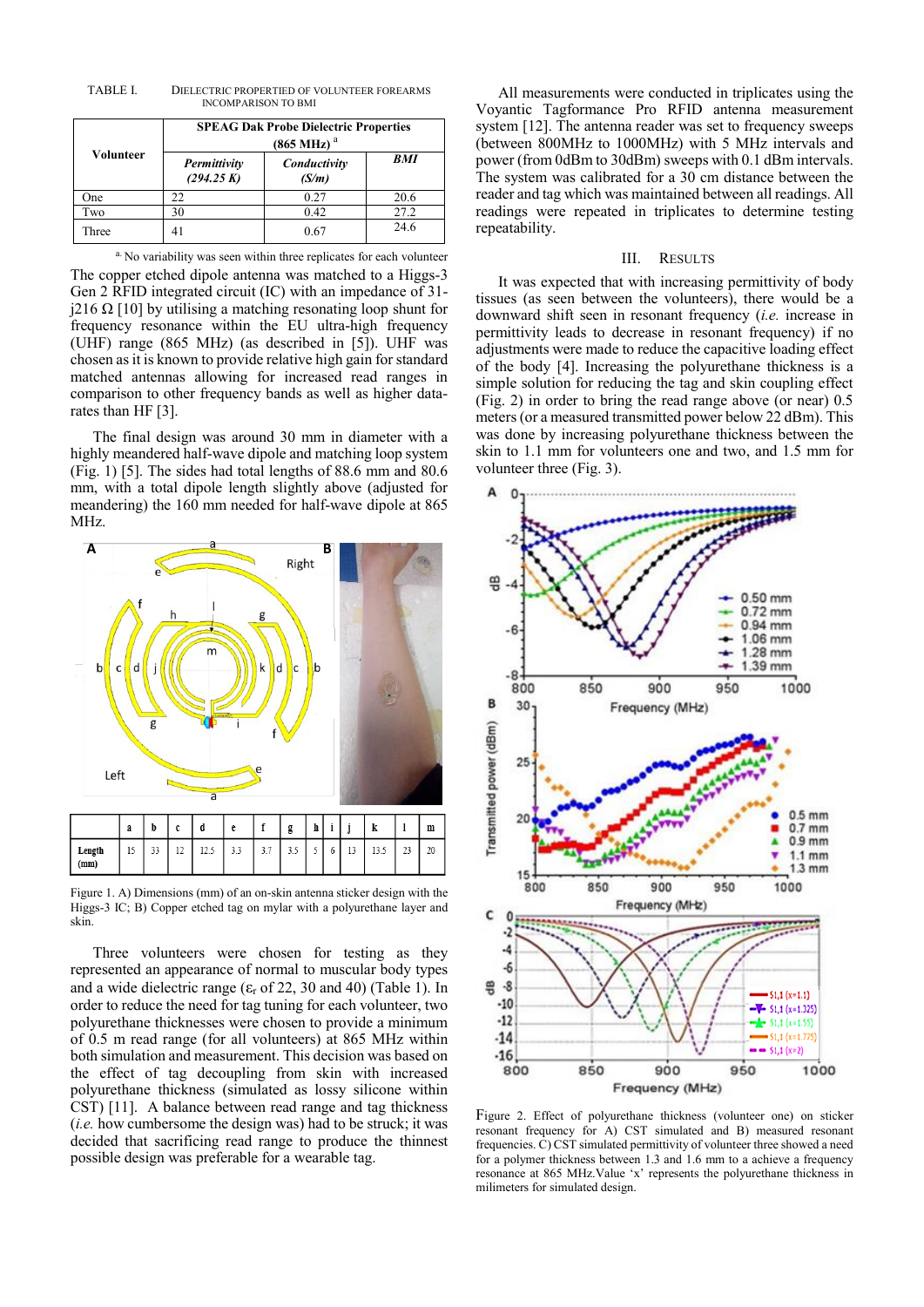The 1.1 mm polyurethane thickness provided the best measured frequency resonance at 865 MHz (Fig. 2A and 2B) as predicted with simulation for volunteer one. Simulation showed that the ideal thickness was between 1.06 and 1.28 mm to achieve a resonance at 865 MHz. It can be seen that as the tag is further decoupled from the skin, the transmitted power needed to activate the IC is reduced (Fig. 2B).

The simulation estimated a directivity magnitude of 1.89 dBi and 166° main lobe direction (Fig. 3) suggesting a unidirectional appearance with a slight offset and a 1.43 meter simulated read range with a total efficiency of near -7 dBi. It is expected to see power dissipation within human tissues which can led to reduced antenna total efficiency; anything above -20dB total efficiency should be considered a usable design for body mounted RFID wearables. However, it should be noted that the total efficiency seen within all designs did not fall below -14dB.

The measured read range at 865 MHz for volunteer one was 1.49 meters suggesting that the simulated tag sensitivity of -17 dBm slightly underestimated the actual tag sensitivity when body mounted (Fig. 4). Overall, there was a good correlation between the simulated resonant frequencies and measured resonant frequencies for each volunteer (Fig. 4). At 865 MHz, the read range for each permittivity was 1.49, 1.23m and 0.63m (εr = 22, 30 and 40, respectively) (Fig. 4 B). Volunteer one with the lowest permittivity and BMI, had the highest read range with volunteer three having the lowest read range.

[4] showed that an increase in perceived muscle content, increased dielectric properties (such as permittivity and conductivity) causing increased antenna attenuation and reduced read ranges for RFID systems; an increased conductivity reduced antenna IC matching and efficiency while permittivity effected the resonant frequency rather than efficiency [4]. This is understandable as pure muscle has a dielectric constant near 60 [11] causing volunteer three to exhibit the largest frequency shift (without polyurethane thickness adjustment) due to tag as expected.



Figure 3. The simulated polar plot for antenna directivity cut at phi 90° when mounted on body of volunteer one with a unidirectional appearance at a main lobe directivity of 166°.

The presented data correlates with [4] as there was a noticeable decrease in read range between volunteer one and two, and then three as the dielectric constant increased. This

suggests a parallel relationship must exist between an increase in dielectric properties for human tissue and an increase in the polyurethane thickness decoupling tag from skin. Basically, as tissue dielectric properties increase, so should the polyurethane thickness or another compensation must exist to reduce the antenna detuning by the increased tissue capacitive loading. Decoupling an RFID tag from skin should be a priority if attempting to achieve a higher read range with increased system capacitance.



Figure 4. A) Simulated  $S_{11}$  (tag input reflection coefficient) mounted on body model. Simulation accounted for both permittivity and conductivity of each volunteer. B) Measured read range for tag mounted on volunteers. Polyurethane thickness of 1.1mm ( $\varepsilon_r$  = 22 and 30) or 1.5mm ( $\varepsilon_r$  = 40) in both A and B. Measured data represents three replicates each.

### I. CONCLUSION

The wearable skin-mounted design was made to utilize the dielectric properties of human tissues to reduce size without losing function as high dielectric properties will cause a leftward shift in resonant frequency. This design was able to produce read ranges above 0.5 meters for all volunteers (ranging permittivities from 22 to 40) even with a small, thin and simple design. There was a decrease in read range for the higher permittivity volunteer (it did remain above 0.5 m), however any permittivity below 30 produced a read range above 1.2 meters. Also, once the tissue dielectric properties read above 30 permittivity, there was a need to increase the polyurethane layer to help decouple the tag from the skin. This design needs to be further improved as a read range above 1 meter would be preferable even at the higher dielectric constants. Still this current published design can be utilized for low cost, minimal signal outage and unobtrusive application for human mounted needs.

### ACKNOWLEDGMENT

This work was funded by the UK Engineering and Physical Science Research Council (EPSRC). Conflict of interest: None declared.